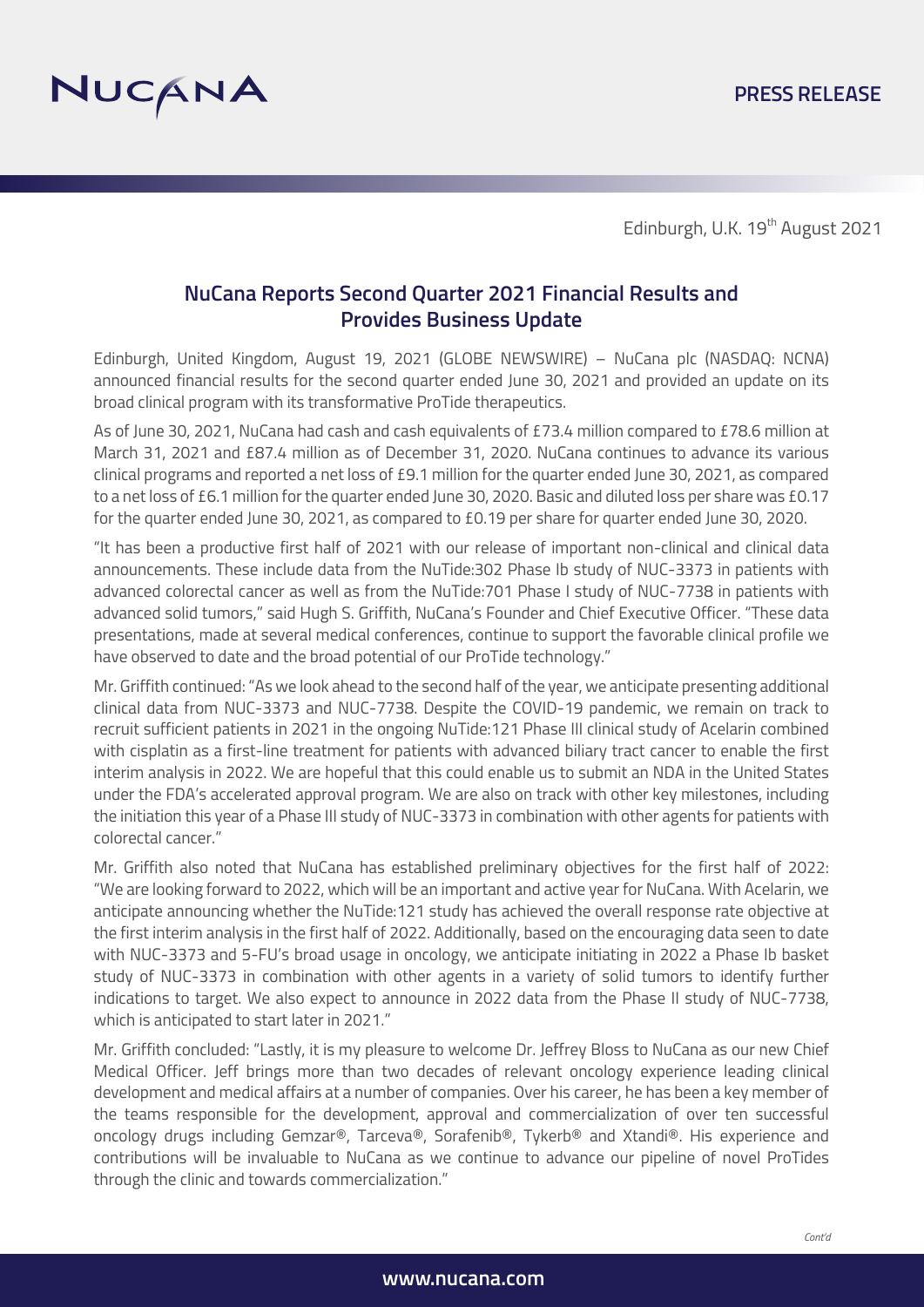

### **Anticipated Milestones: H2 2021 & H1 2022**

- Acelarin *(a ProTide transformation of gemcitabine)*
	- o In 2021, NuCana expects to reach enrollment of at least 418 evaluable patients to enable the first interim analysis in 2022 of the Phase III study of Acelarin combined with cisplatin as a first-line treatment for patients with advanced biliary tract cancer; and
	- o In the first half of 2022, NuCana expects to announce whether the overall response rate objective for the first interim data from this Phase III study has been met, which may enable an NDA submission in the United States under the FDA's accelerated appoval program.
- NUC-3373 *(a ProTide transformation of 5-FU)*
	- In 2021, NuCana expects to:
	- o Report data from the Phase Ib study (NuTide:302) of NUC-3373 in combination with other agents with which 5-FU is typically combined, such as leucovorin, oxaliplatin and irinotecan in patients with advanced colorectal cancer;
	- o Initiate and report data from the Phase Ib expansion / Phase II study of NUC-3373 in combination with other agents for patients with colorectal cancer;
	- o Initiate a Phase III study of NUC-3373 in combination with other agents for patients with colorectal cancer; and
	- o Report data from the Phase I study (NuTide:301) of NUC-3373 in patients with advanced solid tumors.
	- In the first half of 2022, NuCana expects to:
	- o Initiate a Phase Ib basket study of NUC-3373 in combination with other agents in a variety of solid tumors; and
	- o Expand the Phase Ib / Phase II study to include second-line colorectal cancer patients, as well as evaluate NUC-3373 in combination with monoclonal antibodies such as bevacizumab (Avastin®).
- NUC-7738 *(a ProTide transformation of 3'-deoxyadenosine)* 
	- In 2021, NuCana expects to:
	- o Report data from the Phase I study (NuTide:701) of NUC-7738 in patients with advanced solid tumors; and
	- o Initiate a Phase II study of NUC-7738 in patients with solid tumors.
	- In the first half of 2022, NuCana expects to:
	- o Announce data from the Phase II study of NUC-7738 in patients with solid tumors.

### **About NuCana plc**

NuCana is a clinical-stage biopharmaceutical company focused on significantly improving treatment outcomes for patients with cancer by applying our ProTide technology to transform some of the most widely prescribed chemotherapy agents, nucleoside analogs, into more effective and safer medicines.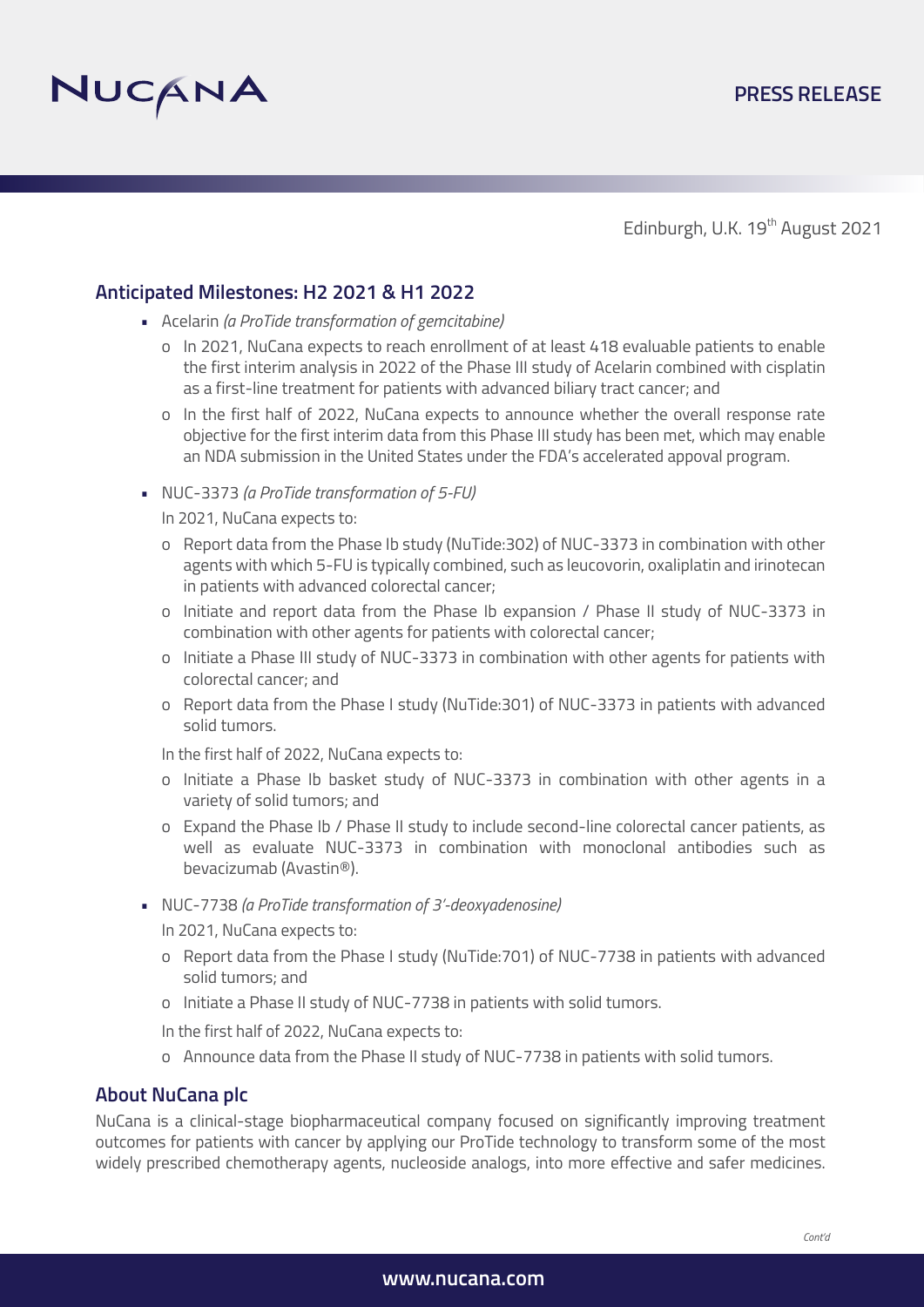

### **PRESS RELEASE**

Edinburgh, U.K. 19<sup>th</sup> August 2021

While these conventional agents remain part of the standard of care for the treatment of many solid and hematological tumors, their efficacy is limited by cancer cell resistance mechanisms and they are often poorly tolerated. Utilizing our proprietary technology, we are developing new medicines, ProTides, designed to overcome key cancer resistance mechanisms and generate much higher concentrations of anti-cancer metabolites in cancer cells. NuCana's robust pipeline includes three ProTides in clinical development. Acelarin and NUC-3373, are new chemical entities derived from the nucleoside analogs gemcitabine and 5-fluorouracil, respectively, two widely used chemotherapy agents. Acelarin is in a Phase III study for patients with advanced biliary tract cancer. NUC-3373 is in a Phase I study for the potential treatment of a wide range of patients with advanced solid tumors and a Phase Ib study for patients with metastatic colorectal cancer. Our third ProTide, NUC-7738, is a transformation of a novel nucleoside analog (3'-deoxyadenosine) and is in a Phase I study for patients with advanced solid tumors.

#### **Forward-Looking Statements**

This press release may contain "forward-looking" statements within the meaning of the Private Securities Litigation Reform Act of 1995 that are based on the beliefs and assumptions and on information currently available to management of NuCana plc (the "Company"). All statements other than statements of historical fact contained in this press release are forward-looking statements, including statements concerning the Company's planned and ongoing clinical studies for the Company's product candidates and the potential advantages of those product candidates, including Acelarin, NUC-3373 and NUC-7738; the initiation, enrollment, timing, progress, release of data from and results of those planned and ongoing clinical studies; the Company's ability to submit an NDA under the FDA's accelerated approval program; the Company's goals with respect to the development, regulatory pathway and potential use, if approved, of each of its product candidates; and the utility of prior non-clinical and clinical data in determining future clinical results. In some cases, you can identify forward-looking statements by terminology such as "may," "will," "should," "expects," "plans," "anticipates," "believes," "estimates," "predicts," "potential" or "continue" or the negative of these terms or other comparable terminology. Forward-looking statements involve known and unknown risks, uncertainties and other factors that may cause the Company's actual results, performance or achievements to be materially different from any future results, performance or achievements expressed or implied by the forward-looking statements. These risks and uncertainties include, but are not limited to, the risks and uncertainties set forth in the "Risk Factors" section of the Company's Annual Report on Form 20-F for the year ended December 31, 2020 filed with the Securities and Exchange Commission ("SEC") on March 4, 2021, and subsequent reports that the Company files with the SEC. Forward-looking statements represent the Company's beliefs and assumptions only as of the date of this press release. Although the Company believes that the expectations reflected in the forward-looking statements are reasonable, it cannot guarantee future results, levels of activity, performance or achievements. Except as required by law, the Company assumes no obligation to publicly update any forward-looking statements for any reason after the date of this press release to conform any of the forward-looking statements to actual results or to changes in its expectations.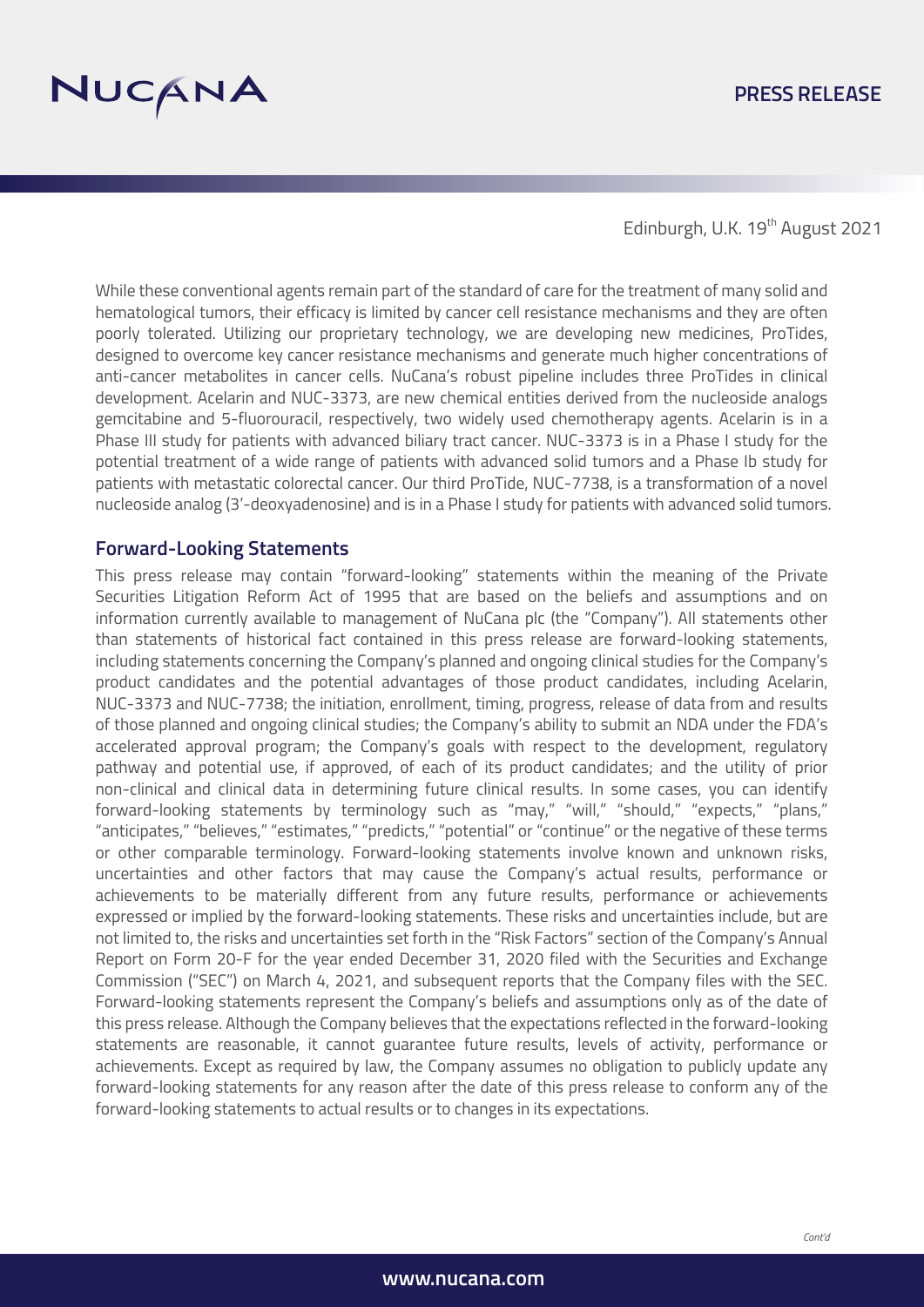

# **Unaudited Condensed Consolidated Statements of Operations**

|                                     | For the three months ended<br>June 30, |          |           | For the six months ended<br>June 30, |  |
|-------------------------------------|----------------------------------------|----------|-----------|--------------------------------------|--|
|                                     | 2021                                   | 2020     | 2021      | 2020                                 |  |
|                                     | (in thousands, except per share data)  |          |           |                                      |  |
|                                     | f                                      | f        | f         | f                                    |  |
| Research and development expenses   | (8,523)                                | (5,863)  | (17, 229) | (11,801)                             |  |
| Administrative expenses             | (2,075)                                | (1,629)  | (4, 179)  | (3,238)                              |  |
| Net foreign exchange (losses) gains | (109)                                  | 84       | (786)     | 2,211                                |  |
| <b>Operating loss</b>               | (10, 707)                              | (7,408)  | (22, 194) | (12, 828)                            |  |
| Finance income                      | 35                                     | 64       | 59        | 208                                  |  |
| Loss before tax                     | (10, 672)                              | (7, 344) | (22, 135) | (12,620)                             |  |
| Income tax credit                   | 1,585                                  | 1,283    | 3,287     | 2,593                                |  |
| Loss for the period                 | (9,087)                                | (6,061)  | (18, 848) | (10, 027)                            |  |
| Basic and diluted loss per share    | (0.17)                                 | (0.19)   | (0.36)    | (0.31)                               |  |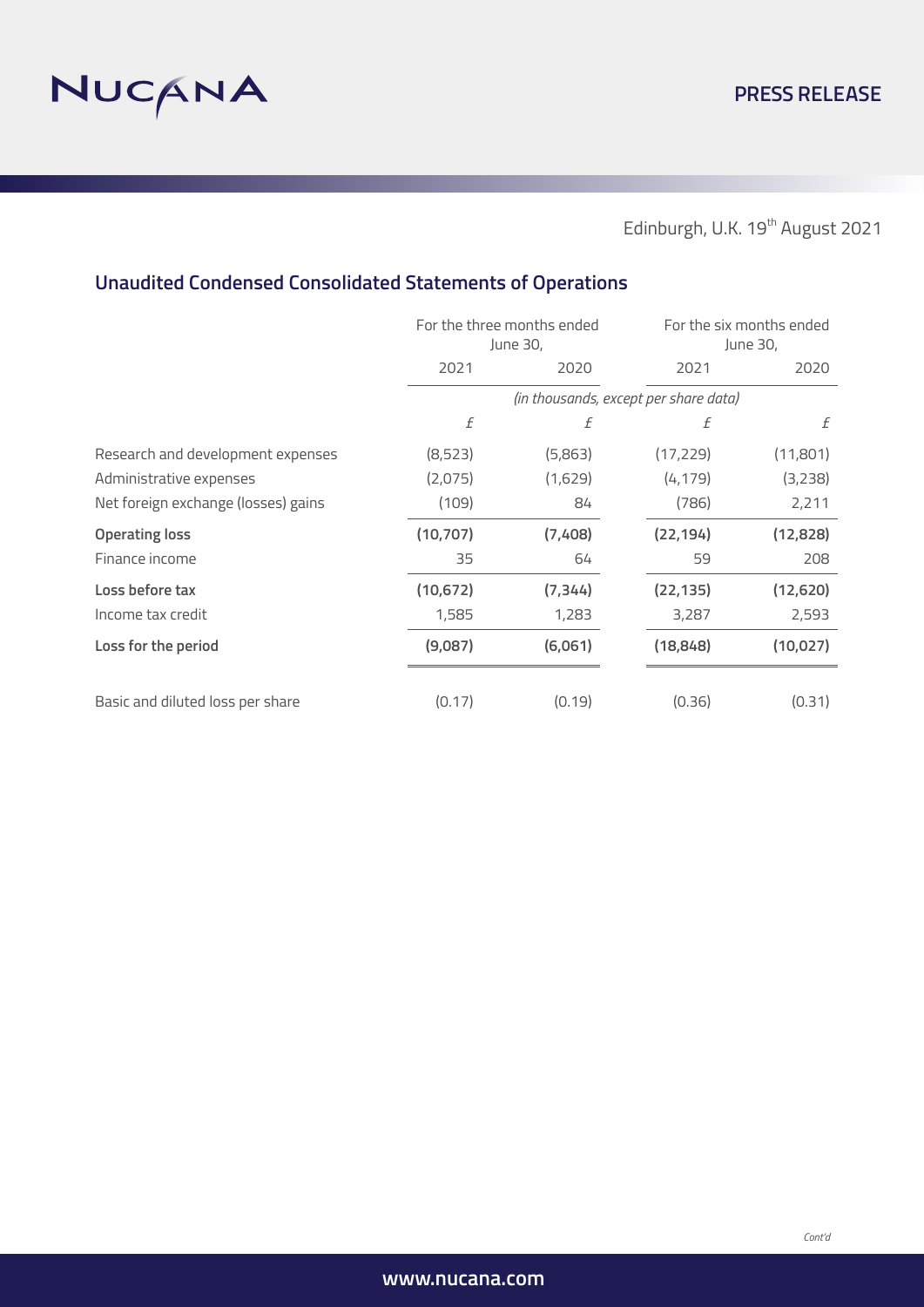

# **Unaudited Condensed Consolidated Statements of Financial Position**

|                                                            | June 30, 2021        | December 31, 2020    |
|------------------------------------------------------------|----------------------|----------------------|
|                                                            |                      | (in thousands)       |
|                                                            | f                    | $\it{f}$             |
| <b>Assets</b>                                              |                      |                      |
| Non-current assets                                         |                      |                      |
| Intangible assets<br>Property, plant and equipment         | 4,814<br>1,038       | 4,753<br>1,189       |
| Deferred tax asset                                         | 37                   | 44                   |
|                                                            | 5,889                | 5,986                |
|                                                            |                      |                      |
| <b>Current assets</b>                                      |                      |                      |
| Prepayments, accrued income and other receivables          | 4,198                | 4,628                |
| Current income tax receivable                              | 8,815                | 9,822                |
| Cash and cash equivalents                                  | 73,421               | 87,356               |
|                                                            | 86,434               | 101,806              |
| <b>Total assets</b>                                        | 92,323               | 107,792              |
|                                                            |                      |                      |
| <b>Equity and liabilities</b>                              |                      |                      |
| <b>Capital and reserves</b>                                |                      |                      |
| Share capital and share premium                            | 143,135              | 142,937              |
| Other reserves<br>Accumulated deficit                      | 69,214<br>(128, 158) | 66,887<br>(110, 594) |
|                                                            |                      |                      |
| Total equity attributable to equity holders of the Company | 84,191               | 99,230               |
| <b>Non-current liabilities</b>                             |                      |                      |
| Provisions                                                 | 46                   | 46                   |
| Lease liabilities                                          | 231                  | 367                  |
|                                                            | 277                  | 413                  |
|                                                            |                      |                      |
| <b>Current liabilities</b>                                 |                      |                      |
| Trade payables                                             | 1,697                | 2,257                |
| Payroll taxes and social security                          | 166                  | 177                  |
| Accrued expenditure                                        | 5,717                | 5,437                |
| Lease liabilities                                          | 275                  | 278                  |
|                                                            | 7,855                | 8,149                |
| <b>Total liabilities</b>                                   | 8,132                | 8,562                |
| <b>Total equity and liabilities</b>                        | 92,323               | 107,792              |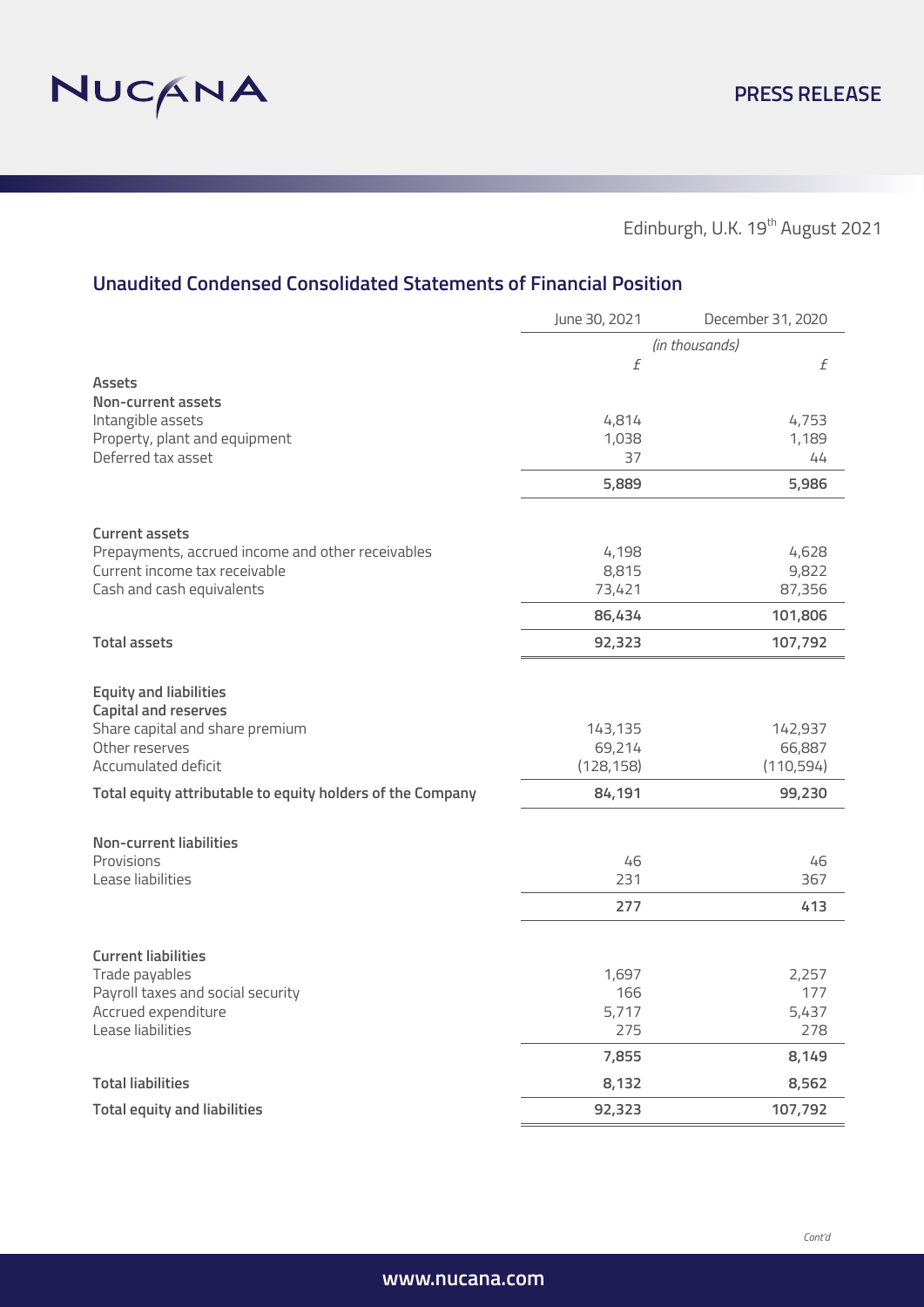

# **Unaudited Condensed Consolidated Statements of Cash Flows**

|                                                                    | For the six months ended<br>June 30, |                |  |
|--------------------------------------------------------------------|--------------------------------------|----------------|--|
|                                                                    | 2021                                 | 2020           |  |
|                                                                    |                                      | (in thousands) |  |
|                                                                    | f                                    | f              |  |
| <b>Cash flows from operating activities</b>                        |                                      |                |  |
| Loss for the period                                                | (18, 848)                            | (10, 027)      |  |
| Adjustments for:<br>Income tax credit                              | (3,287)                              | (2, 593)       |  |
| Amortization and depreciation                                      | 444                                  | 440            |  |
| Finance income                                                     | (59)                                 | (208)          |  |
| Interest expense on lease liabilities                              | 10                                   | 14             |  |
| Share-based payments                                               | 3,615                                | 1,669          |  |
| Net foreign exchange losses (gains)                                | 759                                  | (2, 252)       |  |
|                                                                    | (17, 366)                            | (12, 957)      |  |
| Movements in working capital:                                      |                                      |                |  |
| Decrease in prepayments, accrued income and other receivables      | 424                                  | 802            |  |
| Decrease in trade payables                                         | (560)                                | (484)          |  |
| Increase in payroll taxes, social security and accrued expenditure | 269                                  | 840            |  |
| Movements in working capital                                       | 133                                  | 1,158          |  |
| <b>Cash used in operations</b>                                     | (17, 233)                            | (11, 799)      |  |
| Net income tax received                                            | 4,302                                | 4,152          |  |
| Net cash used in operating activities                              | (12, 931)                            | (7,647)        |  |
| <b>Cash flows from investing activities</b>                        |                                      |                |  |
| Interest received                                                  | 58                                   | 279            |  |
| Payments for property, plant and equipment                         | (37)                                 | (14)           |  |
| Payments for intangible assets                                     | (319)                                | (804)          |  |
| Net cash used in investing activities                              | (298)                                | (539)          |  |
| Cash flows from financing activities                               |                                      |                |  |
| Payments of lease liabilities                                      | (148)                                | (148)          |  |
| Proceeds from issue of share capital - exercise of share options   | 198                                  | 15             |  |
| Proceeds from issue of share capital                               |                                      | 2,033          |  |
| Share issue expenses                                               |                                      | (105)          |  |
| Net cash from financing activities                                 | 50                                   | 1,795          |  |
| Net decrease in cash and cash equivalents                          | (13, 179)                            | (6, 391)       |  |
| Cash and cash equivalents at beginning of period                   | 87,356                               | 51,962         |  |
| Effect of exchange rate changes on cash and cash equivalents       | (756)                                | 2,229          |  |
| Cash and cash equivalents at end of period                         | 73,421                               | 47,800         |  |